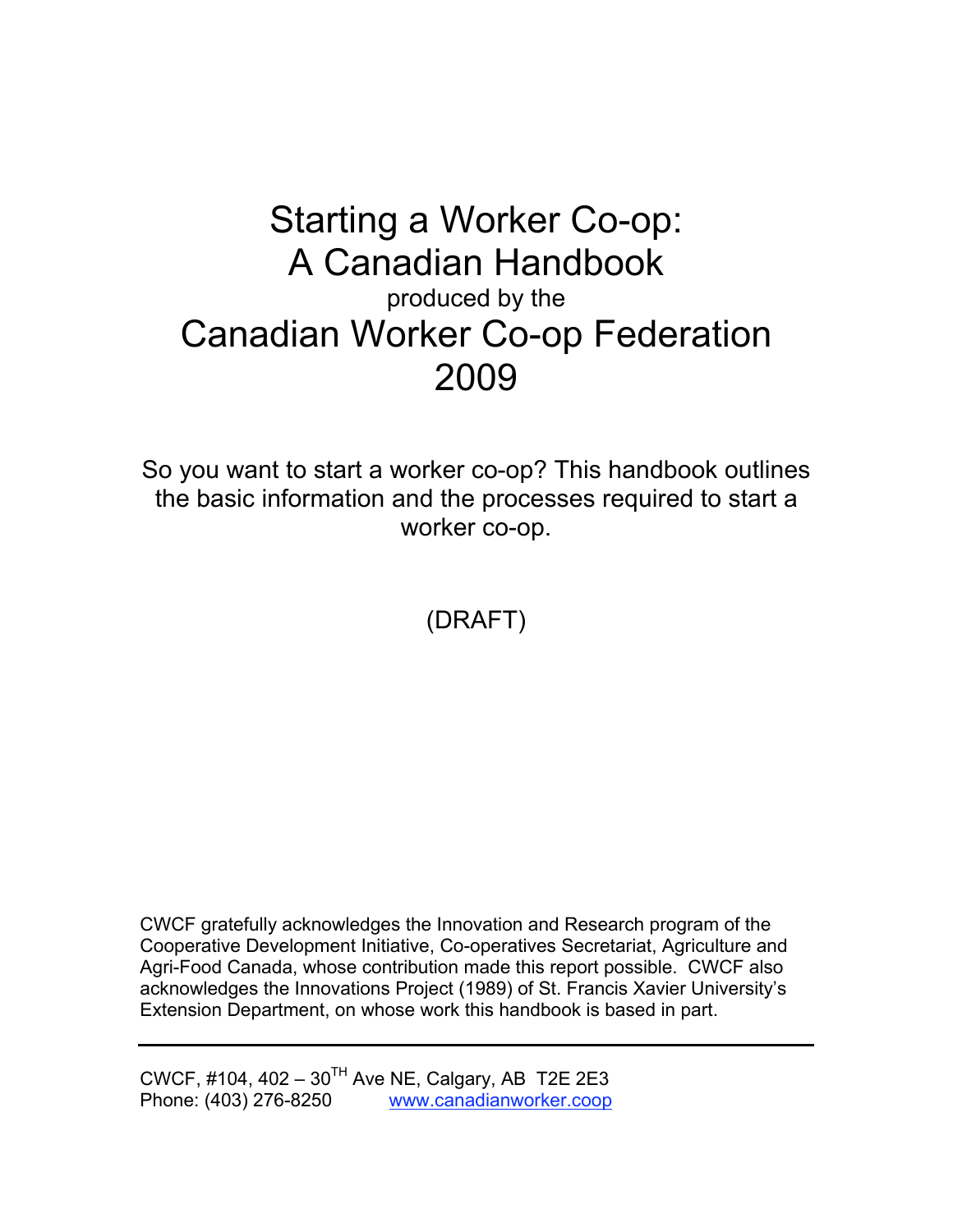# I. **What is a Worker Co-operative?**

Worker co-operatives are businesses that are owned and democratically controlled by the members. The main purpose of a worker co-operative is to provide employment for its members through operating an enterprise that follows the Co-operative Principles and Values. When new employees join the business, after a successful probationary period they are encouraged to apply for membership. The worker co-op is, in principle, designed to provide benefits not just to the founding members but also to all future employee/members.

To create their worker co-op, members combine their skills, interests and experiences to achieve mutual goals such as creating jobs for themselves, providing a community service and increasing democracy in the workplace. The variety of enterprises operating as worker co-ops is very broad. Virtually any enterprise can be organized as a worker co-operative. The worker co-op idea *can* work for you if you have a marketable product, start-up capital and a plan for organization and growth.

Each member pays a membership fee, or purchases a membership share, and has one vote no matter how many shares they own. Through the democratic governance of the co-op, all members have equal opportunity to affect the way the business is run and to offer input on the decisions affecting their everyday work lives. Because they develop the policies that determine the co-operative's daily and long term operation, trust, communication and co-operation are vital to the co-op's success. The co-op's assets are collectively owned and surplus earnings are allocated to the workers according to the bylaws and policies established by the co-op, often in proportion to hours worked by members and with limited return on shares and member loans.

Worker co-ops differ substantially from conventional businesses. Conventional business' primary aim is to make profit for the owners who may be - but in many cases are not - employed by the business. Such an owner's voting control and share of profit is based on the amount of money invested, not for any services that they provide the business. This is a fundamental difference, as in conventional businesses the ultimate authority rests with a single individual, or with a small group, and the business decisions are based upon maximizing their benefit as owners. Any profit sharing with the workers or with the broader community is at the owner's sole discretion.

In summary, worker co-operatives are a radical break from conventional businesses. The worker co-op's primary goal in operating an enterprise is for service to its employees and its community rather than in service to the owners of capital. The goal is to provide the best possible employment conditions for the members and to provide the customers and community with a service or product at a fair price that meets their needs and leads to a sustainable community.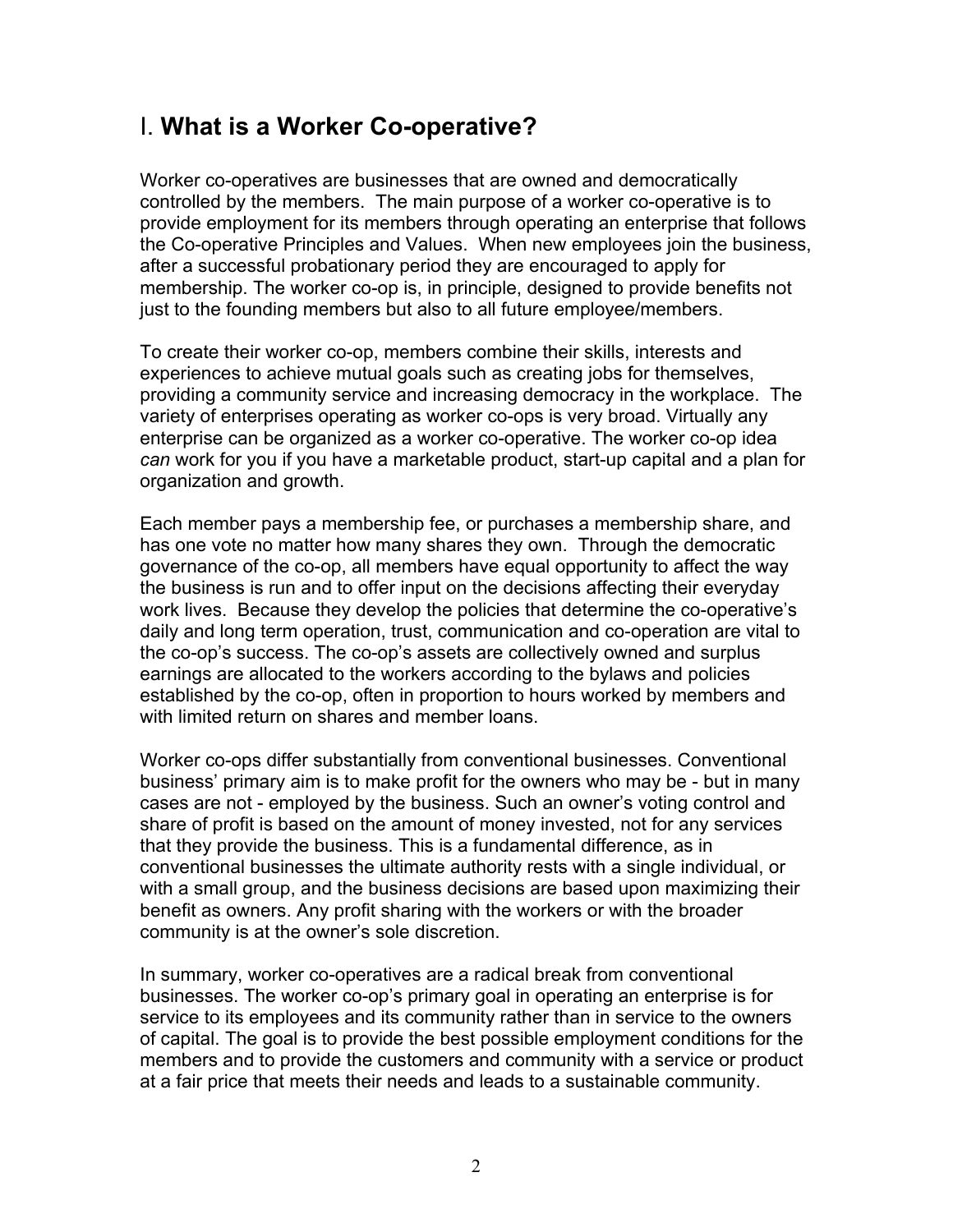# II. What are the Co-op Principles and Values and where do they come from?

In the previous section, we noted that worker co-ops are enterprises that operate by following the Co-operative Principles and Values. Without providing a long history of co-operatives, this section will provide an answer to the question in the above heading, as well as providing some brief comments on the practical issues of applying the co-op principles and values to a worker co-op.

The most recent version of the Co-operative Principles and Values were developed by the International Co-operative Alliance (ICA). The ICA is an umbrella organization that brings together co-operatives from all over the world to collaborate with one another and to support the development of the co-operative form of enterprise. Although co-ops have evolved independently in many different countries with differing historical, social, cultural and economic conditions the cooperatives - through an extended consultation carried out by the ICA - came to a mutual understanding of what constitutes the key aspects of a co-operative.

# International Co-operative Alliance Statement on the Co-operative Identity

#### **Definition**

A co-operative is an autonomous association of persons united voluntarily to meet their common economic, social, and cultural needs and aspirations through a jointly-owned and democratically-controlled enterprise.

Comment: *The definition makes it clear that it is people voluntary coming together to meet their needs that forms the basis for a co-op. For a worker co-op the key need is viable and fulfilling employment for the members.*

#### Values

Co-operatives are based on the values of self-help, democracy, equality, equity, and solidarity. Co-operative members believe in the ethical values of honesty, openness, social responsibility, and caring for others.

Comment: *The values clearly indicate the ethics and solidarity that members of a worker co-op must follow and that should guide the co-op's actions both with its members and customers, and with the broader community. Following these common values provides the foundation for building the commitment from, and relationship between, the members that is required for the co-op's long-term success.*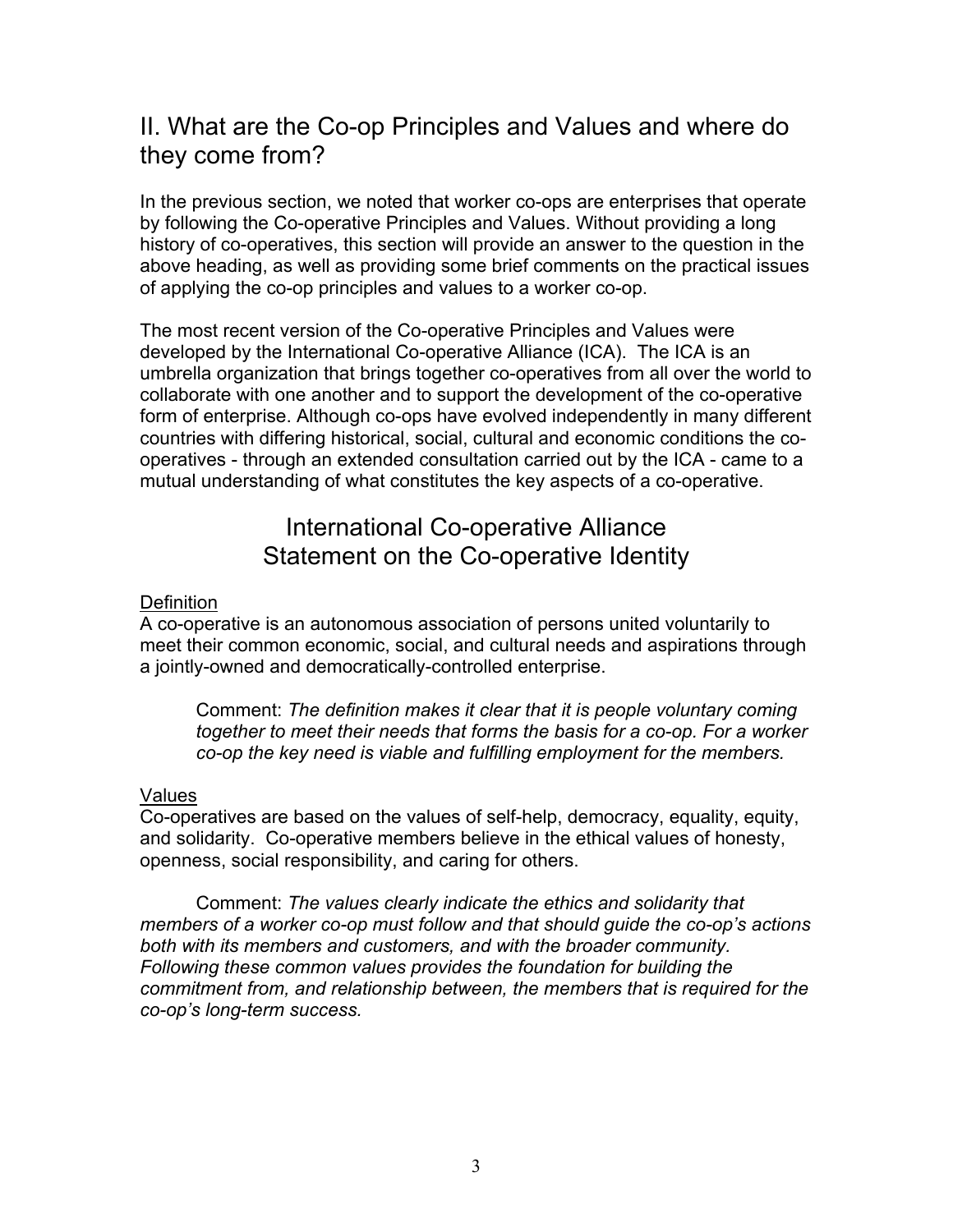# Co-operative Principles

*Comment: The co-operative principles are guidelines by which cooperatives put their values into practice. Members of worker cooperatives should be aware of the ideals that set them apart from conventional capitalist businesses.*

1st Principle: Voluntary and Open Membership

Co-operatives are voluntary organizations, open to all persons able to use their services and willing to accept the responsibilities of membership, without gender, social, racial, political, or religious discrimination.

Comment: *It is important to note here that the key service used in the worker co-op is employment and therefore the membership while open and non-discriminatory is usually limited to the people that work for the worker co-op.*

#### 2nd Principle: Democratic Member Control

Co-operatives are democratic organizations controlled by their members, who actively participate in setting their policies and making decisions. Men and women serving as elected representatives are accountable to the membership. In primary co-operatives members have equal voting rights (one member, one vote), and co-operatives at other levels are also organized in a democratic manner.

Comment: *In a worker co-op (a primary co-op) each member has one vote. The members elect a board of directors that has the authority and the responsibility for the management and supervision of the co-op. The directors are accountable to the members. For this democracy to be effective in the worker co-op following the Co-operative Values is essential. It is also essential that the members take their responsibility to participate seriously.*

#### 3rd Principle: Member Economic Participation

Members contribute equitably to, and democratically control, the capital of their co-operative. They usually receive limited compensation, if any, on capital subscribed as a condition of membership. Members allocate surpluses for any or all of the following purposes: developing their co-operative; benefiting members in proportion to their transactions with the co-operative; and supporting other activities approved by the membership.

Comment: *This principle expresses the fundamental economic difference between a worker co-op and a traditional business. In a worker co-op capital is the servant of the co-operative. Returns on capital are always subordinate to the primary way of sharing the surplus (profits) between the*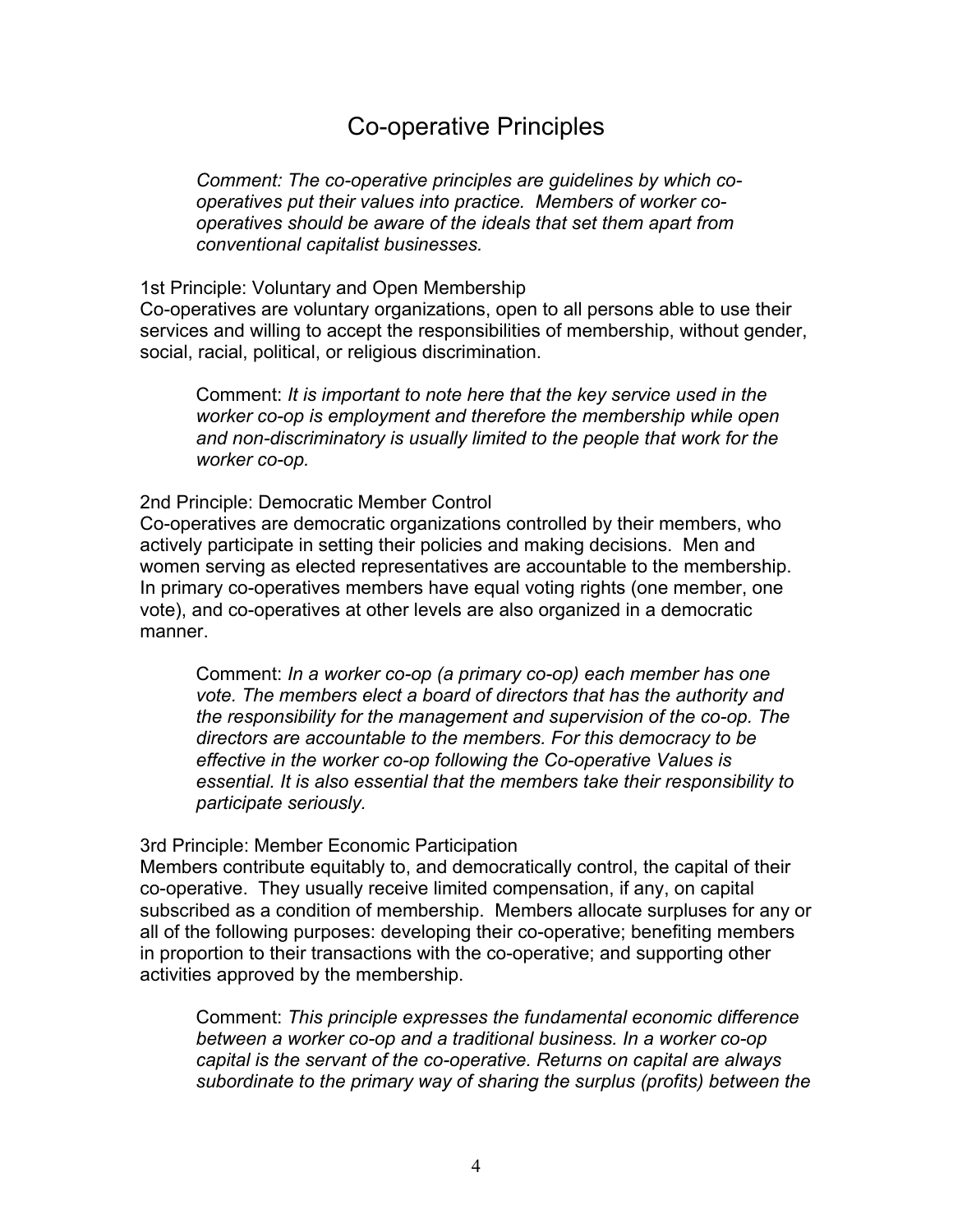*members which is based upon amount of work they have contributed to the co-operative.*

4th Principle: Autonomy and Independence Co-operatives are autonomous, self-help organizations controlled by their members. If they enter into agreements with other organizations, including governments, or raise capital from external sources, they do so on terms that ensure democratic control by their members and maintain their co-operative autonomy.

Comment: *This principle emphasizes that as an independent enterprise a worker co-op depends upon it members commitment and hard work for its success. It is no one else's job. It also indicates how important it is that any agreement made to secure capital for the co-op's operations should be on terms which ensure the members remain in control of the co-op.*

5th Principle: Education, Training and Information

Co-operatives provide education and training for their members, elected representatives, managers, and employees so they can contribute effectively to the development of their co-operatives. They inform the general public particularly young people and opinion leaders - about the nature and benefits of co-operation.

Comment: *To run a worker co-op successfully the members must have many skills. Few members come to a worker co-op with all these skills, so to succeed the co-op must ensure that the members, directors and managers get the training they need to fully contribute to the success of the co-op.*

6th Principle: Co-operation Among Co-operatives

Co-operatives serve their members most effectively and strengthen the cooperative movement by working together through local, national, regional, and international structures.

Comment: *In the same way the members of a worker co-op benefit from their mutual efforts, their co-op (and thus themselves) can benefit from cooperating with other co-operatives often by forming service federations with similar co-ops. For worker co-ops the CWCF is such a federation and provides benefits to its members in the areas of training, financing and information sharing while also securing grants that are accessible for member projects.*

7th Principle: Concern for Community

While focusing on member needs and wishes, co-operatives work for the sustainable development of their communities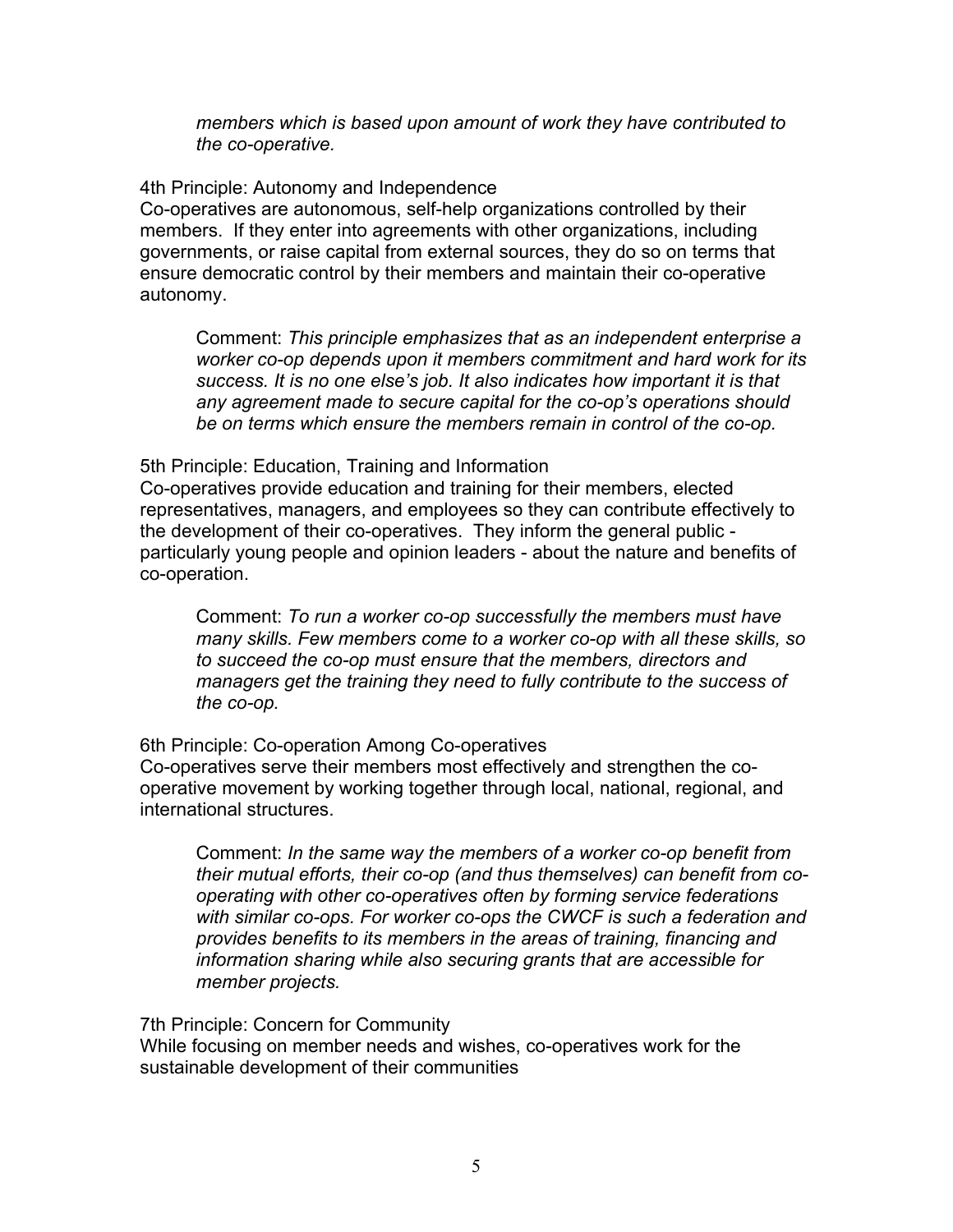Comment: *Worker co-ops must always remember that they are ultimately dependent upon their larger community and the natural environment. In all activities designed to meet their own needs they should consider how to carry them out in a sustainable fashion that strengthens their communities.*

# **III. To Start Or Not To Start?**

*So you've got a business idea and a group of interested people. Contrary to what you may think, what you don't know can hurt you. Before you start your worker co-op, you should make sure the people in your group are compatible and your idea is feasible. These two factors can mean the difference between success and failure.*

### **The People**

The foundation of any worker coop is the solidarity of the members to one another and their commitment to the enterprise. Thus the first step in building your co-op is to develop and clarify the vision for the co-op's future and how it relates to the needs and goals of the members.

The solidarity between the members must be reinforced by the organization and operations of the enterprise. This must be achieved by first recognizing the members' common interests and then by addressing the special interest of any particular member in a way the still supports those common interests. For example some members may need flexible work hours to meet schooling or family obligations. While providing this to the member, the co-op must still ensure that the staffing requirements needed to succeed and provide excellent service to its customers are met.

A key element in ensuring members' long-term commitment is to ensure their personal goals and the goals of the co-op are compatible. For example members may have substantially different long-term goals for the level of income they require. Because all worker co-ops must survive in the marketplace within the financial norms of the industry in which they operate, the co-op will have some built in limitations as to the level of incomes that it can generate for its members. If the members cannot accept this level of income, their commitment to the co-op will deteriorate and they will quit. Another area of differing goals that may undercut member solidarity and commitment is the future scope of the enterprise (how large it should grow) and the level of financial risk with which the different members are comfortable.

Although the examples above are far from comprehensive, they indicate that conflict can easily arise without everyone's understanding and commitment to the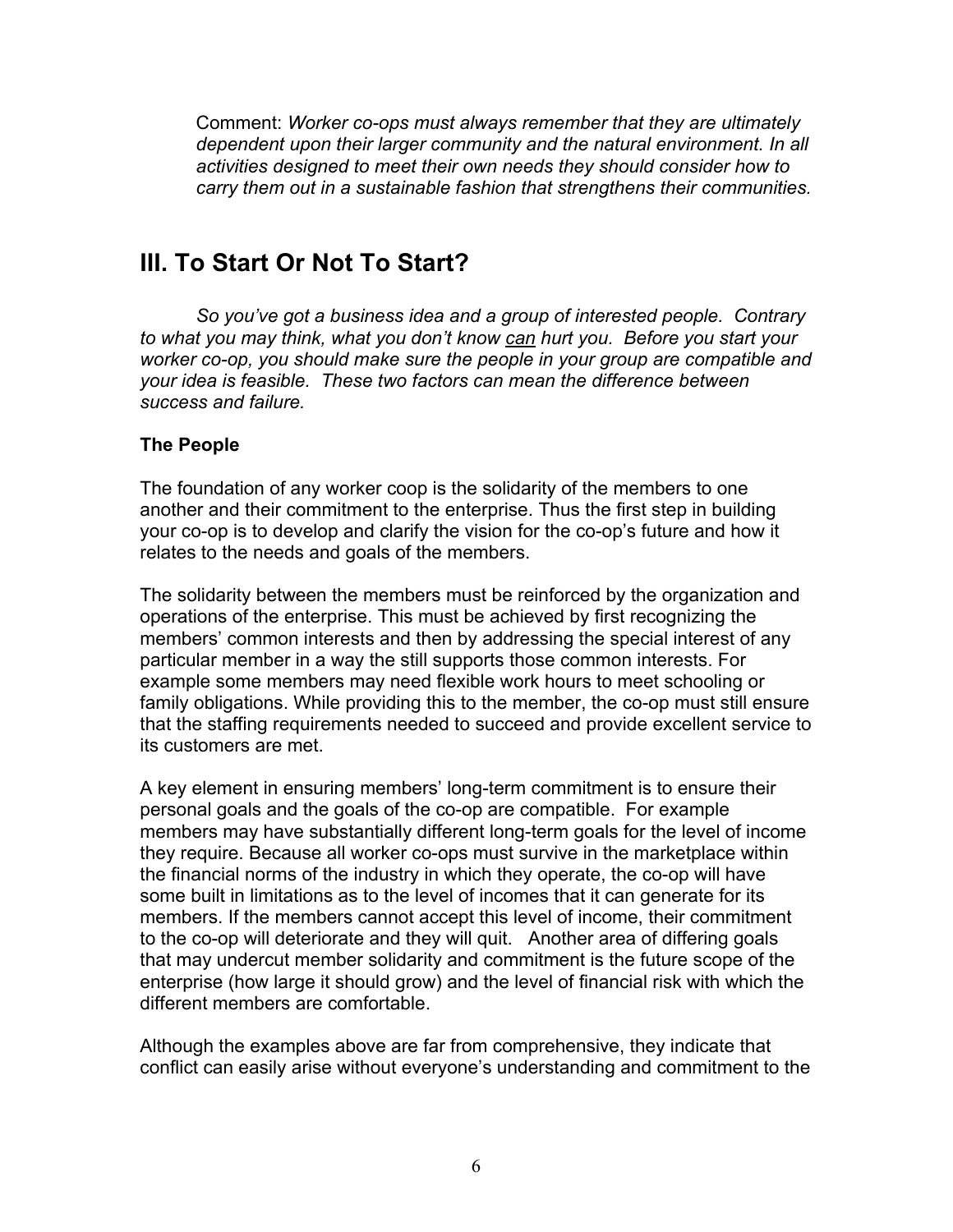co-op's short and long term goals, as well as to the hard work and co-operation required to achieve them.

Since a worker co-op is run by its members, they must all be familiar with many aspects of the business in order to make informed decisions for the co-op to succeed. This means that the members must understand what the key success factors are for making the co-op's democracy work (decision making) and for making the enterprise prosper financially. This requires an ongoing process of education and training in many areas, such as running effective meetings, making effective decisions, understanding the financial information of the business, etc. This type of training should not be seen as a discretionary expense but rather as a key investment in the most important factor in the coop's success, its members.

# **The Idea.**

Although people are the foundation of the co-op's success, you want to try to make sure that their efforts will be in service of a viable enterprise. Developing you co-op will require a huge level of commitment and resources from the members, you must make sure it will be worth the effort. This requires completing a feasibility study to determine whether you should proceed with your business in the first place. Completing the feasibility study is the best way for the members to learn about all aspects of the business and industry in which they are going to operate. This process will enhance their commitment to the business or make them realize that it will not meet their needs and expectation and that they need to either modify the business idea or develop a new one altogether.

The following questions cover the most important elements of a feasibility study. Think about them carefully.

- **Co-op/business concept:** What product or service do you want to market?
- **Market:** Who, why, where and how many people are going to buy your product or service? How will you promote it? How will products be delivered to market? Who is your competition?
- **Price:** What does it cost you to provide your service or product? What is the market willing to pay?
- **Production strategy:** How are you going to produce your product? How long will it take? What equipment or facilities are needed? How will work be organized?
- **Financing:** How much will it cost to get into business? How much money will be required to keep the business running? Where will the money come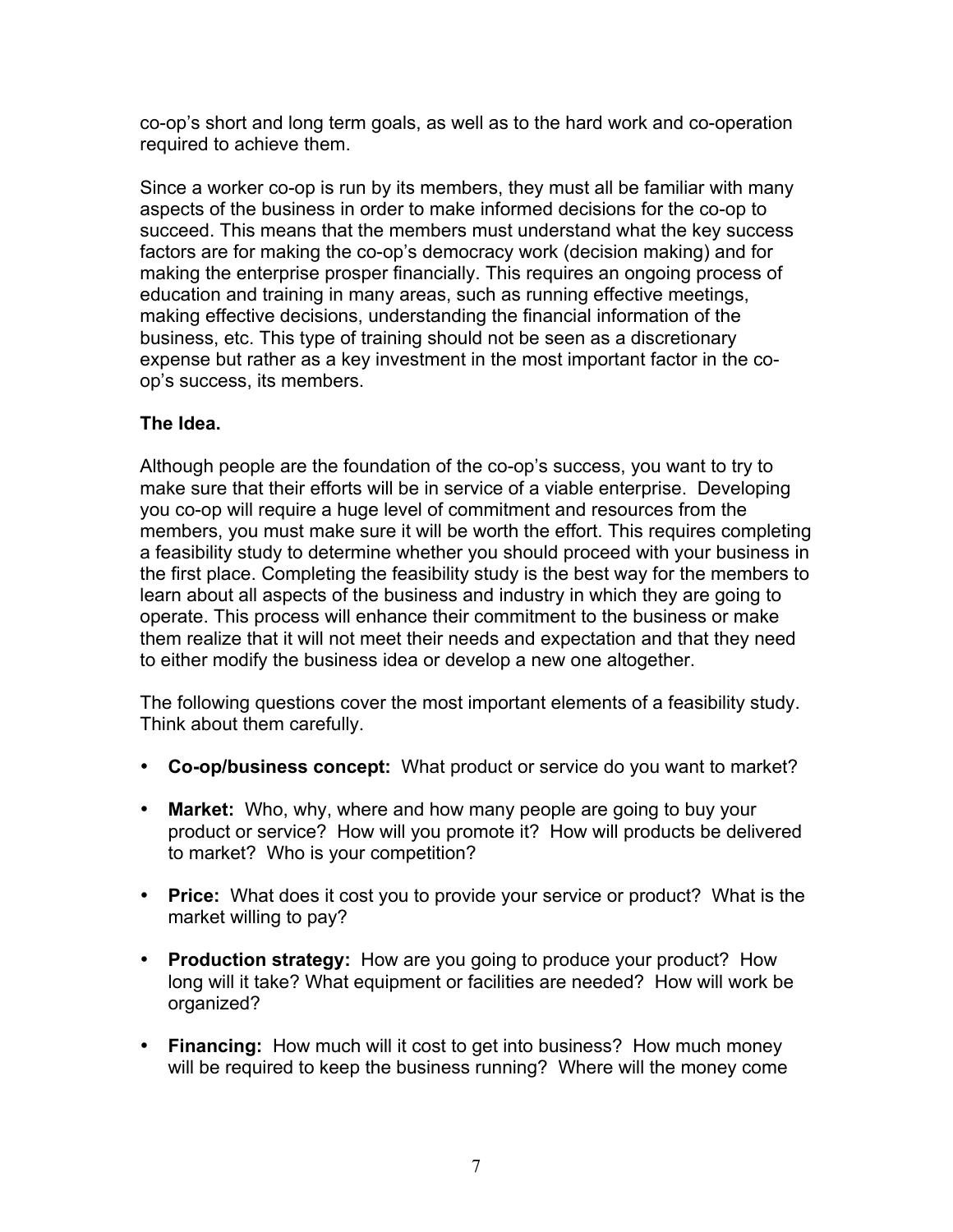from - banks, credit unions, members, government assistance? How much will the co-op earn and how soon?

• **Abilities and experience:** Assess the combined business and technical skills, knowledge, training and experience of your members? Do they need to be developed further?

**To start or not to start** ...? Now look at the whole picture - risks, benefits, strengths and weaknesses. Are you excited? If you are, you're ready to develop you business plan.

# **IV. Some Key Concepts for Completing the Feasibility Study**

The goal of the feasibility study is to determine whether or not there is a reasonable expectation that the co-op's business can be financially viable. By financially viable we mean that all the co-ops expenses can be paid including the members' required wages and still have enough money left over to pay any loans or make new investments for the development of the co-op. The following outlines some key concepts you need to do this assessment. They will help you develop a basic financial model of the business.

# **Pricing.**

There are a number of reasons to start your analysis with pricing. The revenue potential of your co-op is dependent upon the price and number of products/services you sell. Unless you are starting with a completely new product or service in the market place, there will already be an accepted range of prices for the product or service you are going to provide. The price you charge will therefore be a key determinant of market acceptance of your product or service.

One of the key steps in determining what may be a reasonable price for your product/service is to compare it with those who will be your competitors. You need to look at similar products or alternative products to determine who are your competitors and what prices they are charging. In setting the price for your product relative to the competing products you must determine whether or not yours has any unique features, its quality relative to the competitors, etc. It is also important to determine how big the market is for your product and is it a discretionary purchase or something the customer still needs when times are financially tight. Once you have a sense of what price you can charge and an estimate of how many products you can sell, you can go on to the next question at this particular price will enough customers purchase this particular good or service to pay the wages, expenses and surpluses (profits) which the co-op requires to be viable and meet the members' needs.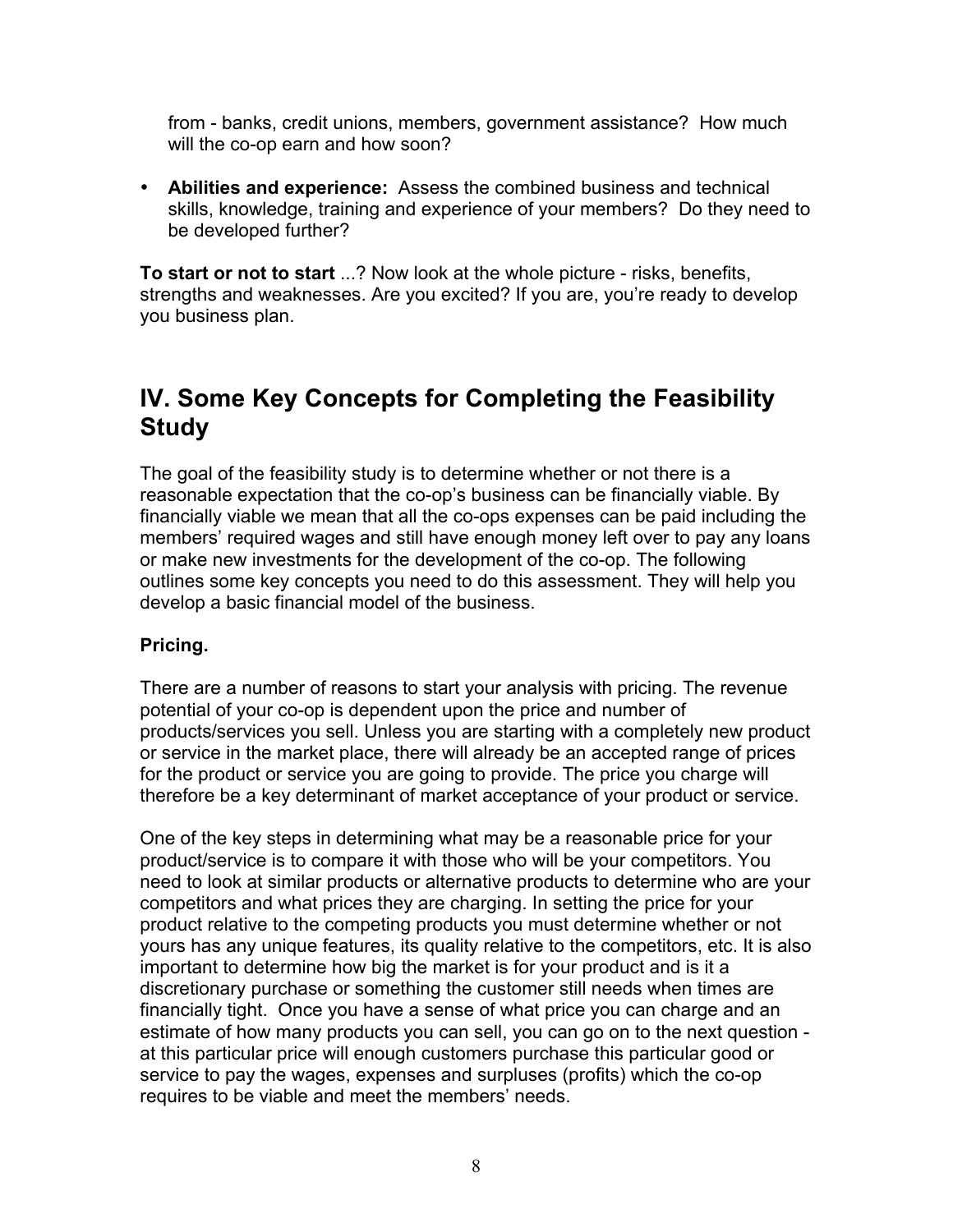To take this next step you will need to understand some basic financial concepts.

#### **Revenue.**

Revenue is the money generated by the co-op through sales of goods and/or services. The total revenue is a function of the number of items sold times their price.

# **Cost of Goods Sold (COGS).**

COGS is the amount the co-op must spend to purchase and or produce the products or services so that they are ready to sell. If the co-op is a retailer, COGS includes the cost of the products and the cost of freight to have the goods delivered to the store. For the manufacturer it would include the cost of raw materials with freight and all production inputs such as labour that are required to produce the item ready for sale.

### **Gross Margin.**

The gross margin is the difference between the revenue generated from the sales of goods and services and the COGS. It can be expressed in dollars or as a percentage of revenue.

| Revenue         | \$200,000                              |
|-----------------|----------------------------------------|
| <b>COGS</b>     | \$90,000                               |
| \$ Gross Margin | \$110,000                              |
| % Gross Margin  | $$110,000 / 200,000 \times 100 = 55\%$ |

The gross margin is the amount of money resulting from sales that the co-op can use to pay their other expenses (see below) with hopefully some left over for a surplus (profit).

# **Expenses**

Expenses are all the day-to-day costs of running the business. However it is important to understand there are different types of expenses and to learn to identify what type of expense a particular cost is. This is important for the later analysis of whether or not you can expect you business to be profitable.

#### **Fixed Expenses**

These are expenses for a particular period (say 1 year) which are incurred no matter what the co-op's level of sales are. Examples include: rent, insurance,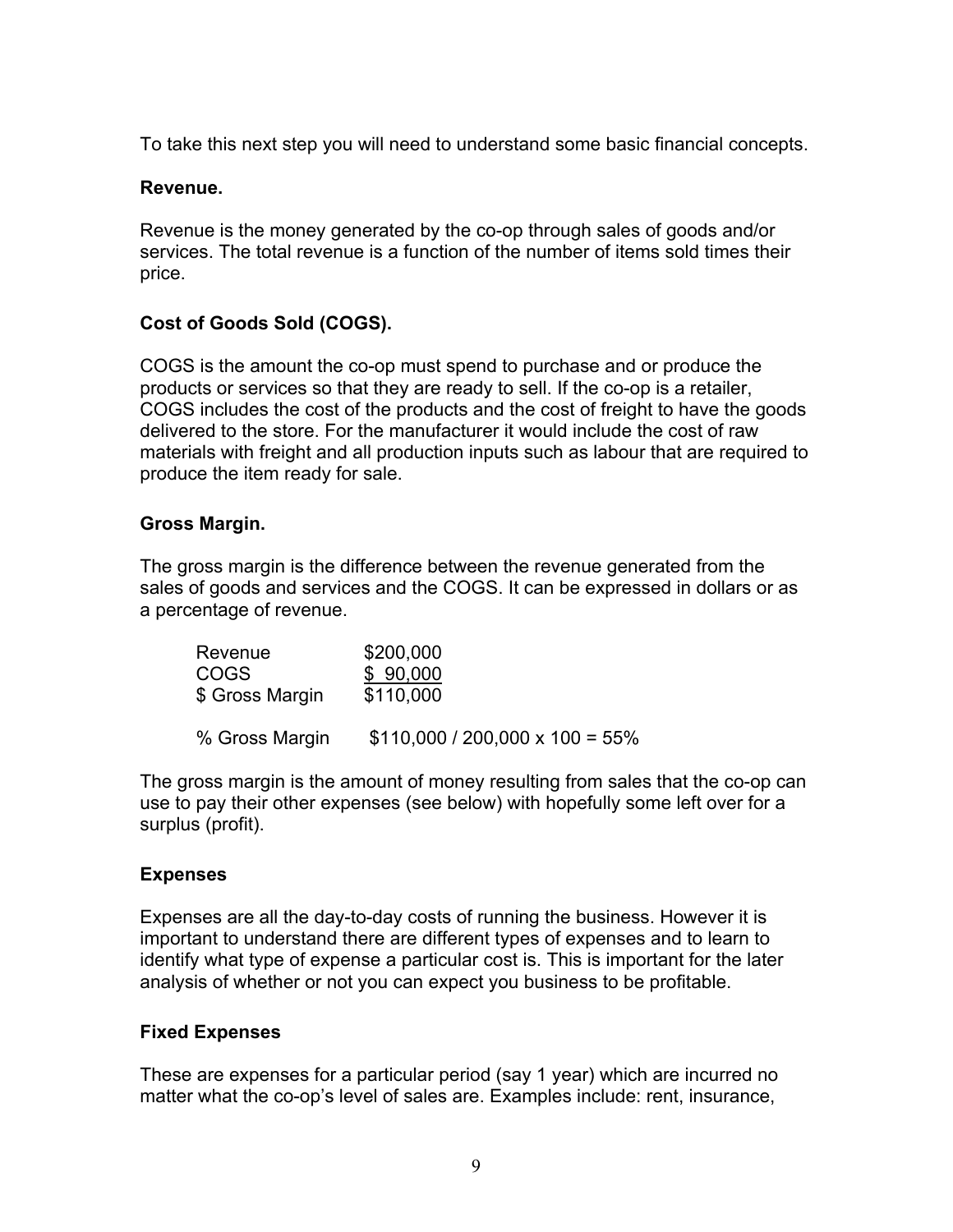telephone, bookkeeping costs, advertising, heat and lights, interest payments on loans**\*,** etc. For the feasibility analysis it is important to include the minimum level of income required for each member so that they can work on the business. This is a simple calculation for a retail operation as all the wages can be included here. However for manufacturing operation this is more complicated, as some of the employee's necessary income will be included as labour expense in the COGS calculation. The balance of the members' wages needs to be included in the fixed expenses.

Another expense which requires special mention is depreciation expense. When the co-op buys assets such as equipment, or renovations to its store or offices (any item which has a useful life of many years and that will be used over and over again) the initial cost is not classed as an expense but is classed as an asset (something the co-op owns). However a portion of the cost is allowed to be allocated as an expense each year. This portion is the depreciation expense. The co-op usually follows the amounts set by the Canada Revenue Agency to determine the amounts allowed to be classed as an expense for taxation purposes.)

**\*** *Note that the principal payments on loans are not an expense, they must be paid from the surplus (profit) of the business or from additional investments (over time) by the members. This is very important because it means that a co-op with loans to repay, in order to be viable, must at least make enough profit to pay its loans.*

# **Variable Expense.**

These are expenses that are incurred as a function of the volume of sales generated. For example in a construction firm, the more different job sites going that need supervision, the higher the travel cost will be for the supervisor. In a wholesaler, the more sales made, the greater the number of shipping crates will be required. For a small co-op, variable expense can usually be ignored for purposes of the feasibility analysis. Just be sure to make a reasonable estimate of the annual expense for the item and include it in the fixed expense category.

# **Surplus (Profit).**

Profit is the difference between revenue generated less the COGS and the total expenses incurred for a particular period.

| Revenue               | \$200,000 |
|-----------------------|-----------|
| COGS                  | \$90,000  |
| <b>Gross Margin</b>   | \$110,000 |
| <b>Fixed Expenses</b> | \$ 85,000 |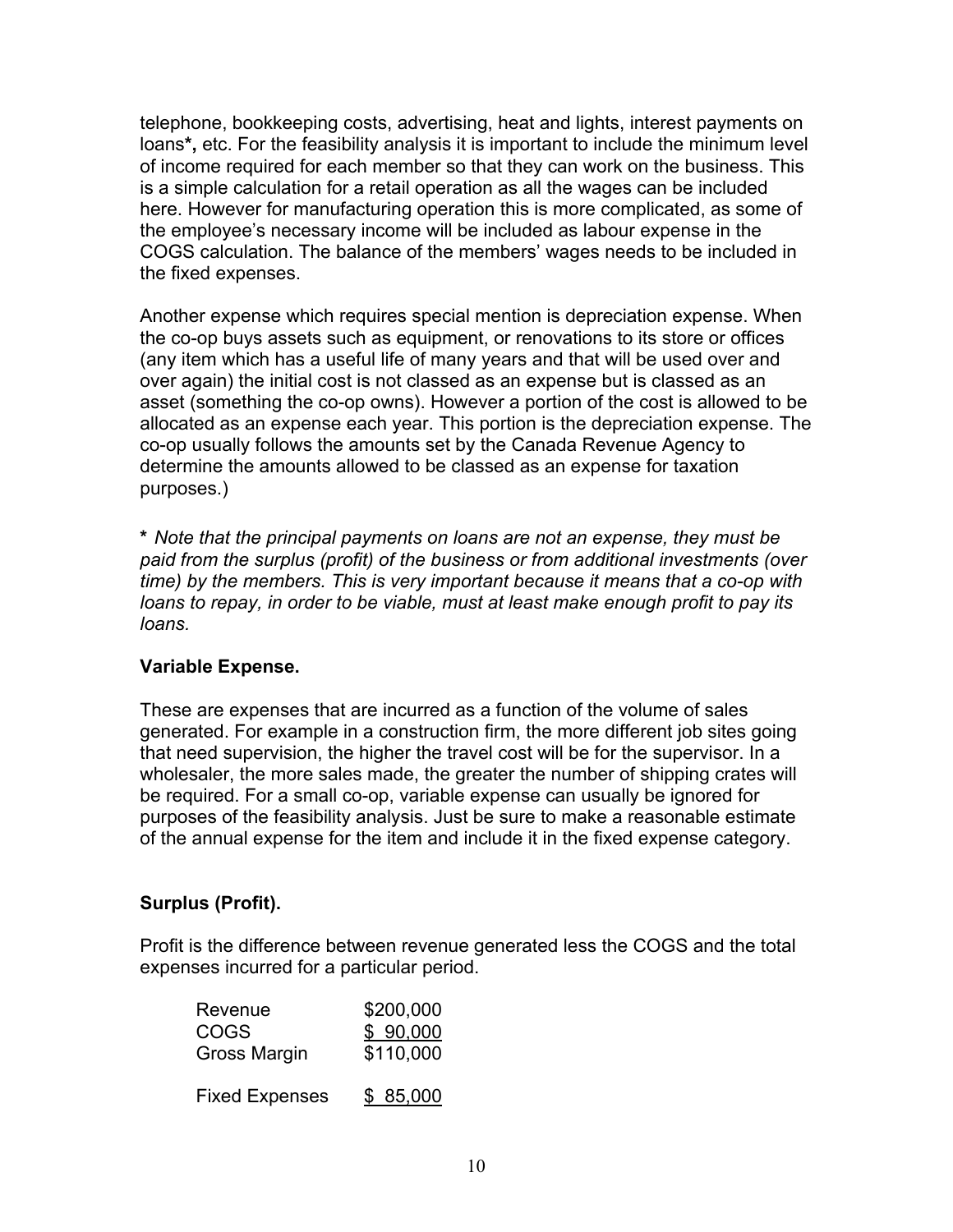Surplus (Profit) \$ 25,000

At this stage, if you have been thinking about your co-op business idea you will have a pretty good idea of what is the price you can get for your product, what it will cost you to buy or manufacture them, and also what the other expenses are that you must pay in order for the business to operate. Now you must take the next step help to determine if the business can be viable. To do this we will start by doing a breakeven analysis.

This analysis can be done by determining the number of units (products) you need to sell, if you are manufacturing, or alternately the total value of the sales (numbers of units time the price) in dollars that are required.

As was noted above the gross margin is the money available to cover your other expenses, the breakeven calculation is based on this fact.

#### **Number of units sold required to break even.**

For this calculation you are first going to determine the gross margin per product, i.e. the price of the product less the COGS for the product. When you divide this amount into the fixed costs, you will find out how many units you need to sell to cover these costs. This is the breakeven number of units that will need to be sold.

Fixed Costs = Number of Units Unit Price – COGS/Units  $$10,000 = 10,000 = 400$  Units \$75 - \$50 25

#### **Break-even in dollars of revenue.**

To determine the breakeven in dollars (\$) you take the price of a unit (or the average price of different units) and subtract the COGS and then divide it by the price of a unit. This shows how many cents you receive in gross margin for every one dollar of sales you receive. Since the gross margin pays for the other expenses, you then divide those expenses by the gross margin received.

| Fixed Cost      | =         | Dollar Sales |   |           |
|-----------------|-----------|--------------|---|-----------|
| Gross Margin    | =         | $510,000$    | = | $$30,000$ |
| $(\$75 - \$50)$ | $$0.3333$ |              |   |           |
| $$75$           |           |              |   |           |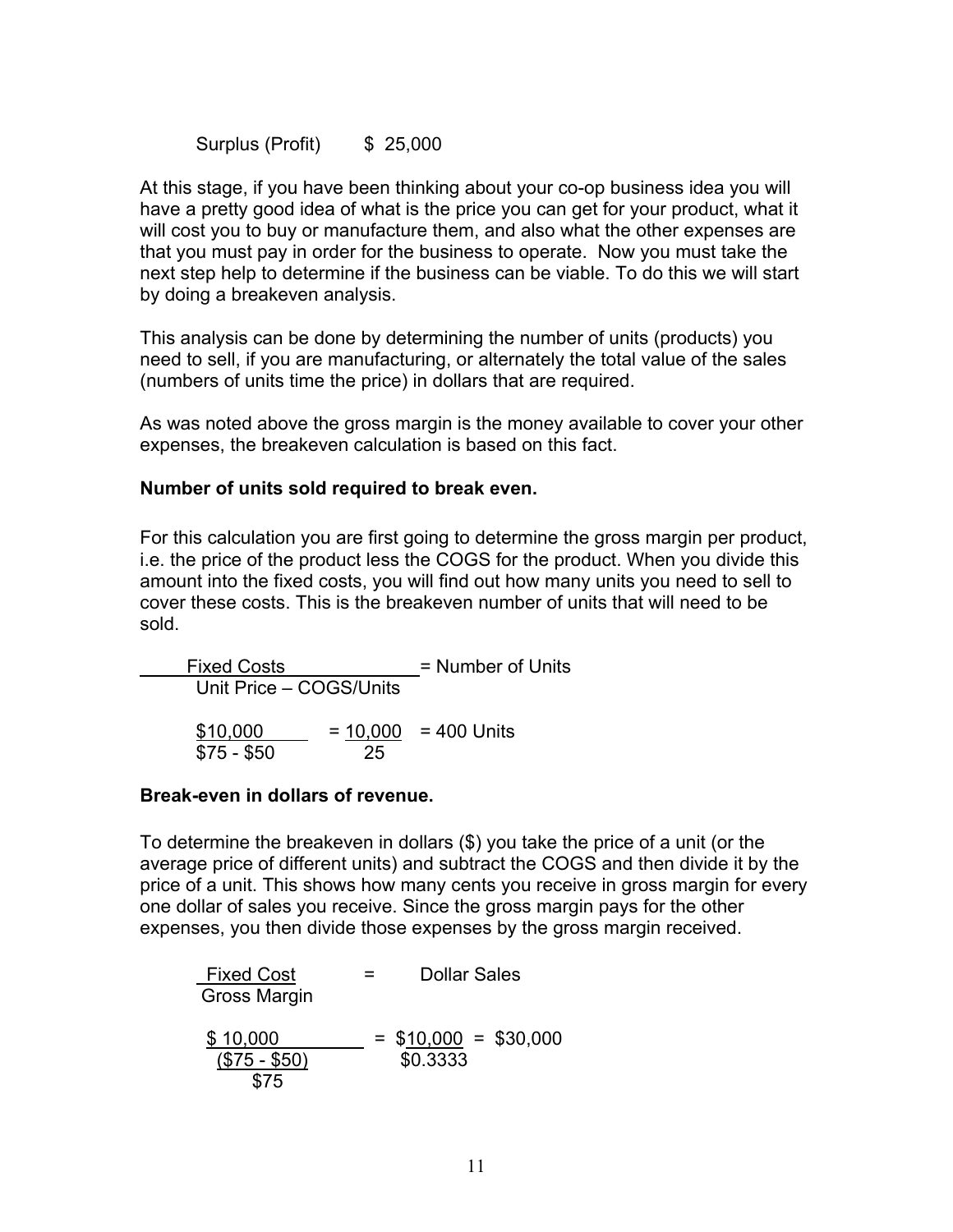### **Required Profit.**

As noted above, to be viable a co-op is likely going to require a surplus (profit) to pay for its loans and to have money to further develop its business, buy new inventory or equipment, and purchase other assets needed to develop the business. The co-op must determine how much money this is likely to be and add this required profit to the breakeven calculations done above.

#### **Number of units required.**

Fixed Costs + Profit Target = Number of Units Unit Price – COGS/Units  $$10,000 + $5,000 = 15,000 = 300$  Units  $$100 - $50$  50 In dollars of revenue Fixed Cost + Profit Target = Dollar Sales Gross Margin  $$10,000 + $5000 = 15,000 = $30,000$  $(1/100 - 150)$  0.50 \$100

#### **Viability Decision.**

By now you will have a simple model of how your business works. What products or services it will provide, and at what price. You will know who your competitors are and will be getting the feel for whether or not your products have a good chance of being bought by customers. The breakeven analysis has shown how many units you need to sell or what are the total sales required. The key question now is - do think you can achieve those sales? This is the time to be very hardheaded and conservative in your estimates. It is also a time when you face one of the key experiences of business – having to make a decision and judgement about the future based upon your best guesses, with no certainty that you will be right. Ultimately, if you proceed it will be based finally on the feasibility analysis, your gut reaction in assessing this analysis and your commitment to succeed.

# **V. Why You Need A Business Plan.**

*As noted in the previous section the foundation required for the co-op is the members' common understanding and vision for the co-op, how it will meet their common and individual goals and the co-op's business viability. As with the*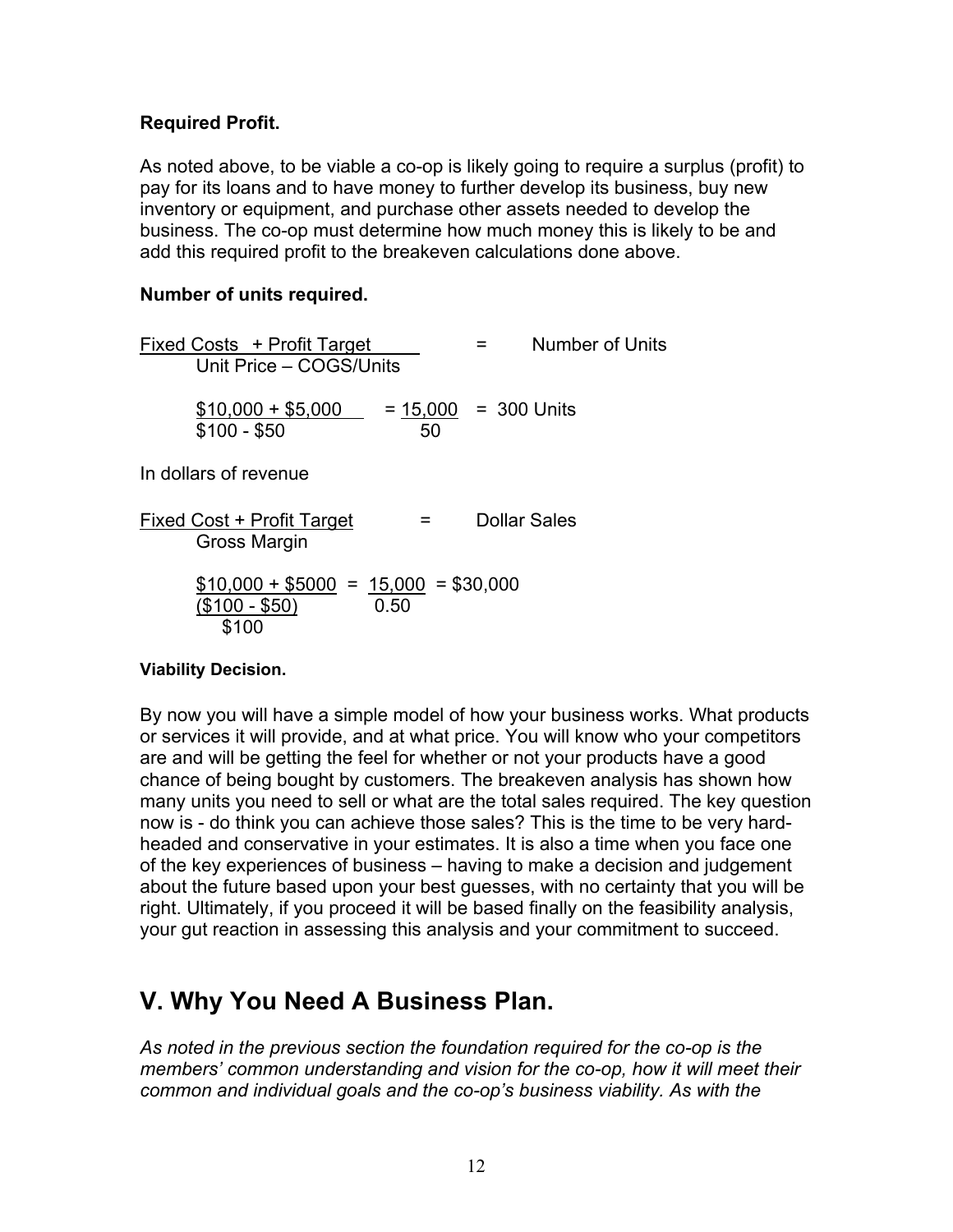*feasibility study, the business plan is a great learning tool for the members to understand the key factors, on both the co-op and the business side, that will determine the co-op's long-term success.*

*The business plan is the articulation of the common understanding of the members. It gives a complete picture of the co-op, its goals and organizational structure. The business plan is used both for internal and external purposes as it guides members, directors and management decisions and also shows interested outsiders - bankers, credit unions, community groups, individuals, government and other development agencies - who you are, what you hope to accomplish, and how. Bankers and credit union managers particularly need to see the business plan to determine if they will provide financing to the co-op because it helps them to assess the co-op's ability to pay back its loans.*

*This handbook doesn't give you detailed instructions for developing your business plan. There are many books and software programs readily available that can be of assistance. (See appendices) The following outline does provide you with a brief description of the key elements of a plan. In addition much of the research and analysis done during the feasibility analysis is used in writing the business plan.* 

### **Putting together your plan.**

#### **1. Title page**

Includes the date and your co-op's name and address.

#### **2. Table of contents**

#### **3. Co-op/Business concept**

A clear description of your business and the co-op's organization, its past history, the type of product or service it will market and where.

#### **4. Market**

What, where and how big is your target market? Who is your competition? What share of the market do they have? How can you improve on their product or service? Why are people going to buy your product over the competition's?

#### **5. Marketing Strategy**

What price will you charge? How will you advertise and promote your co-op (posters, a grand opening, the Internet, newspaper or radio ads)? What are your unique selling features (price, service, accessibility, etc.)? How will you get your product to market and ensure repeat customers?

#### **6. Management and organization**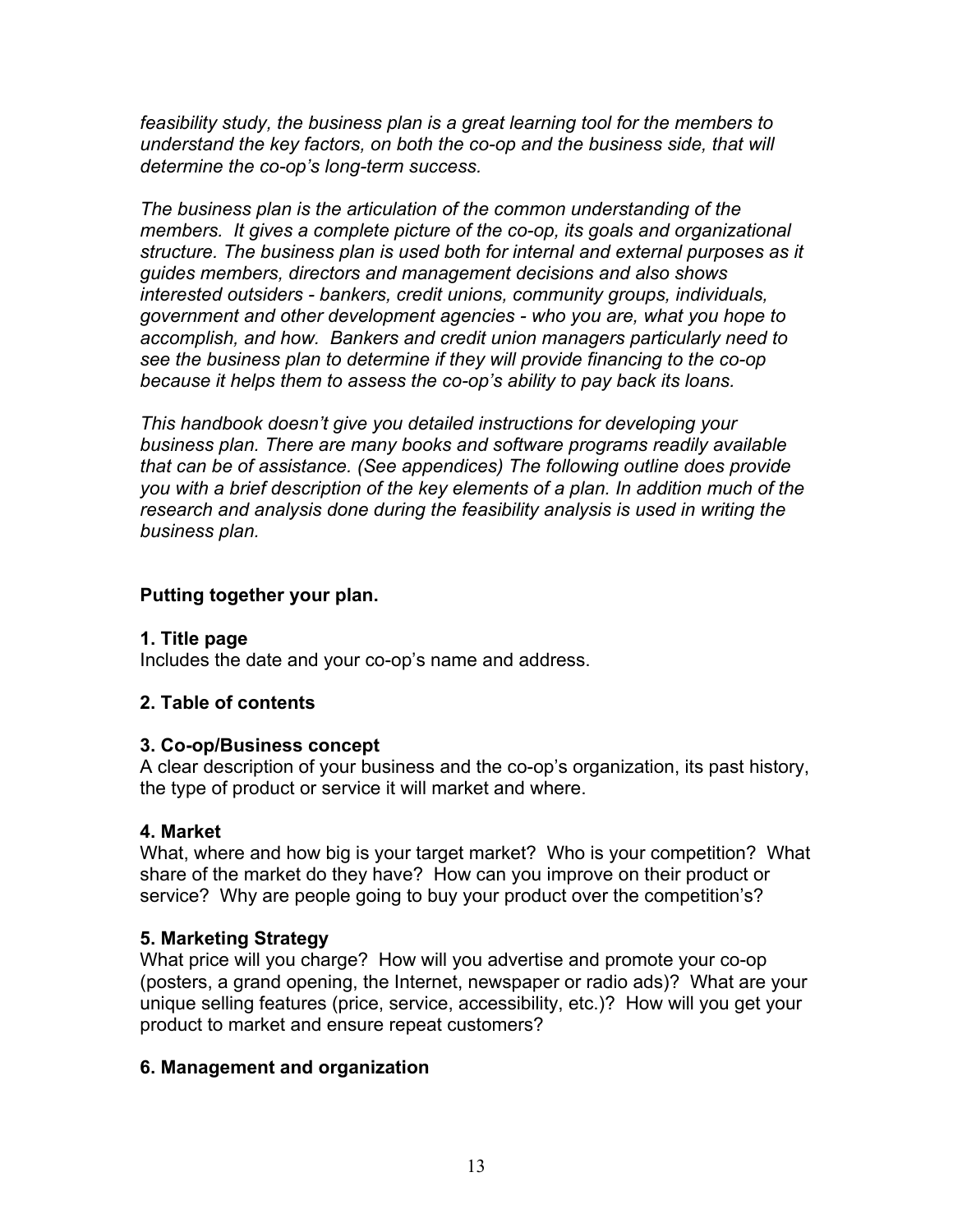- Outline the co-op's structure (responsibilities of members, board of directors and management), including how management duties will be carried out (by an appointed manager or shared among the members).
- Detail qualifications and experience of individual members of the management team.

# **7. Operations**

- Describe how the co-op will provide its product or service.
- Identify equipment, facilities, how the work will be organized and how long each task will take.
- Identify raw materials and supplies required, and also secured suppliers.

# **8. Financial data**

- Project your start-up costs and breakeven analysis.
- Complete pro forma income statement and balance sheet for at least 3 years.
- Produce a monthly cashflow for the first year. If it will be several years before the business has a positive cash flow (more cash coming into the business than being spent) then additional years on a monthly or a quarterly basis will be required.
- Outline sources of financing and their uses.

**9. Personal profile/résumé of individual members' skills, experience and background.**

# **VI. Incorporating A Worker Co-operative**

*Worker co-operatives are usually incorporated under the Co-operative Associations Act and Regulations. There is one federal act as well as different acts in each of the provinces and territories. Most worker co-ops are incorporated under provincial acts, although the federal act can be used if the co-operative is going to have a place of business in more than one province.* 

*Each act has some provision for ensuring that the business is being carried on, on a co-operative basis. These provisions include one member/one vote, limited return on capital, limited liability, patronage dividends, audit requirements, etc. Some acts have specific provisions which must be followed to incorporate as a worker co-operative. The acts also have specific requirements for incorporation with options and restriction on the co-op's capital structure. Because of the variability between different acts and their complexities, it is important to get advice from a knowledgeable person (an experienced co-op developer or lawyer) when drafting your incorporation documents. You want to ensure that the incorporation documents reflect your co-op's goals and that they will support the long-term development of your co-op.*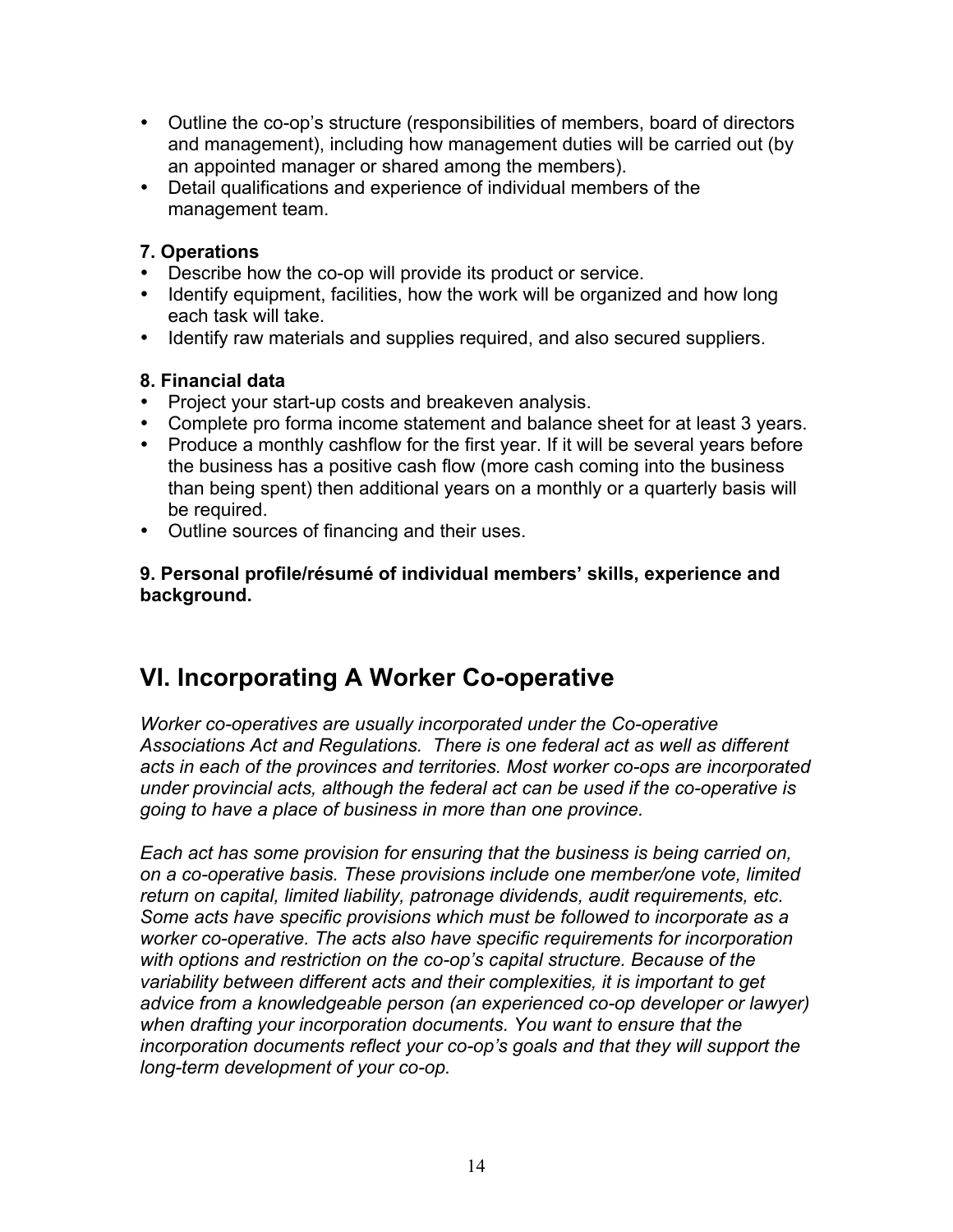### **Legalities.**

There are a number of advantages gained by incorporation. The first is that an independent legal entity (the co-op) is created that has its own existence separate from any individual or group of members. It is the co-op that carries on business, signs contracts, receives loans, employs the members, etc. This means the co-op carries on business continuously as it develops and as new members join and other members retire or leave for personal reasons.

Another advantage of incorporation is that it provides limited liability to the coop's members - that is, members are not individually responsible for the co-op's debts beyond the amount of shares for which they subscribed. If the co-operative should fail and be forced to dissolve, individual members are not personally liable for its debts. The exception to this rule is if any of the members have signed personal guarantees for loans for the co-op, in which case they continue to be liable for those debts.

Another benefit is that the process of incorporation also forces the members of the co-op to agree to some key principles as to how the co-op will operate. This provides clarity to the relationships of the members to the co-op and their rights and responsibilities.

Lastly it is also quite simple to incorporate as a co-op. Usually two documents must be submitted to the Registry (which government department varies depending upon jurisdiction.) The first document is the Articles of Incorporation, which include the name and objectives of the co-op, the number and type of shares subscribed for by each member, and confirms the limited liability. The second document is the co-op's bylaws (sometimes call Rules). Though model bylaws are available and recommended, a new co-op can modify these bylaws to suit their own circumstances as long as they abide by the Act and Regulations.

You should also be aware of your legal obligation to provide information to the Registrar at your year-end. You must complete forms updating current officers, directors and business activities. You usually must file your year-end financial statements (balance sheet and income statement).

# **Bylaws.**

Bylaws are the "constitution" of your co-op. They tell members exactly what their rights and responsibilities are so that there won't be misunderstandings or conflict. Members' participation in identifying common goals and in understanding the co-ops bylaws are vital first steps in your co-operative education. A good set of bylaws includes:

• the date the fiscal year ends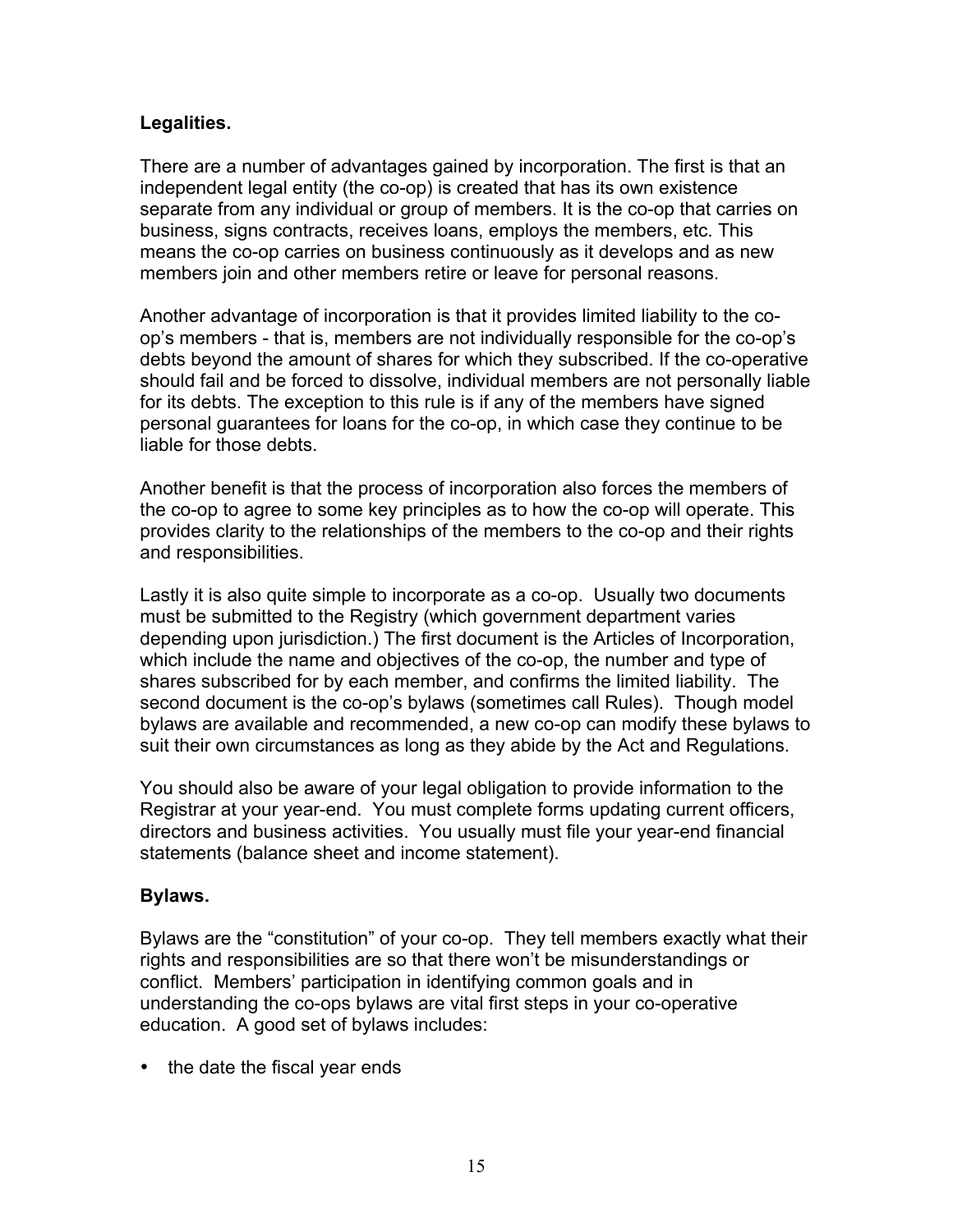- membership rules, including duties, eligibility, financial contributions, and termination
- what each member can expect in return for contributions (how profits are to be shared, the interest to be paid on shares, what investment will be returned upon leaving the co-op)
- when meetings are held and how they will be conducted
- how many seats are on the board of directors, their duties and how they are elected
- how the bylaws may be amended
- dissolution procedures

Although worker co-op bylaws have the same sections as most other cooperatives there are certain key sections which are at the heart of the worker coop.

These include the requirements for membership such as:

The probationary period to be complete before a new employee can apply for membership;

The amount of the initial investment a new member must make and over what time period;

The right to work (access for members to the available work);

The process for resigning from the co-op;

The process for having you membership terminated if you no longer meet the requirement of membership; and

The conditions for having your share capital returned to you on leaving.

Another key issue is the process for the dissolution of the co-op - who should benefit if the business is sold and the co-op wound down? Should a limited number of members, i.e. only those who are members when the co-op is discontinued, benefit from any surplus above their share capital or should former members or the community also benefit? If a limited number benefit they may have an incentive to wind up the co-op simply for their own financial benefit ignoring the contributions of past members and the future employment for the community.

# **VII. Co-operative Decision Making.**

*Your co-op's future will be determined by the goals your members set and how effectively you make decisions and solve problems as a group. As noted above*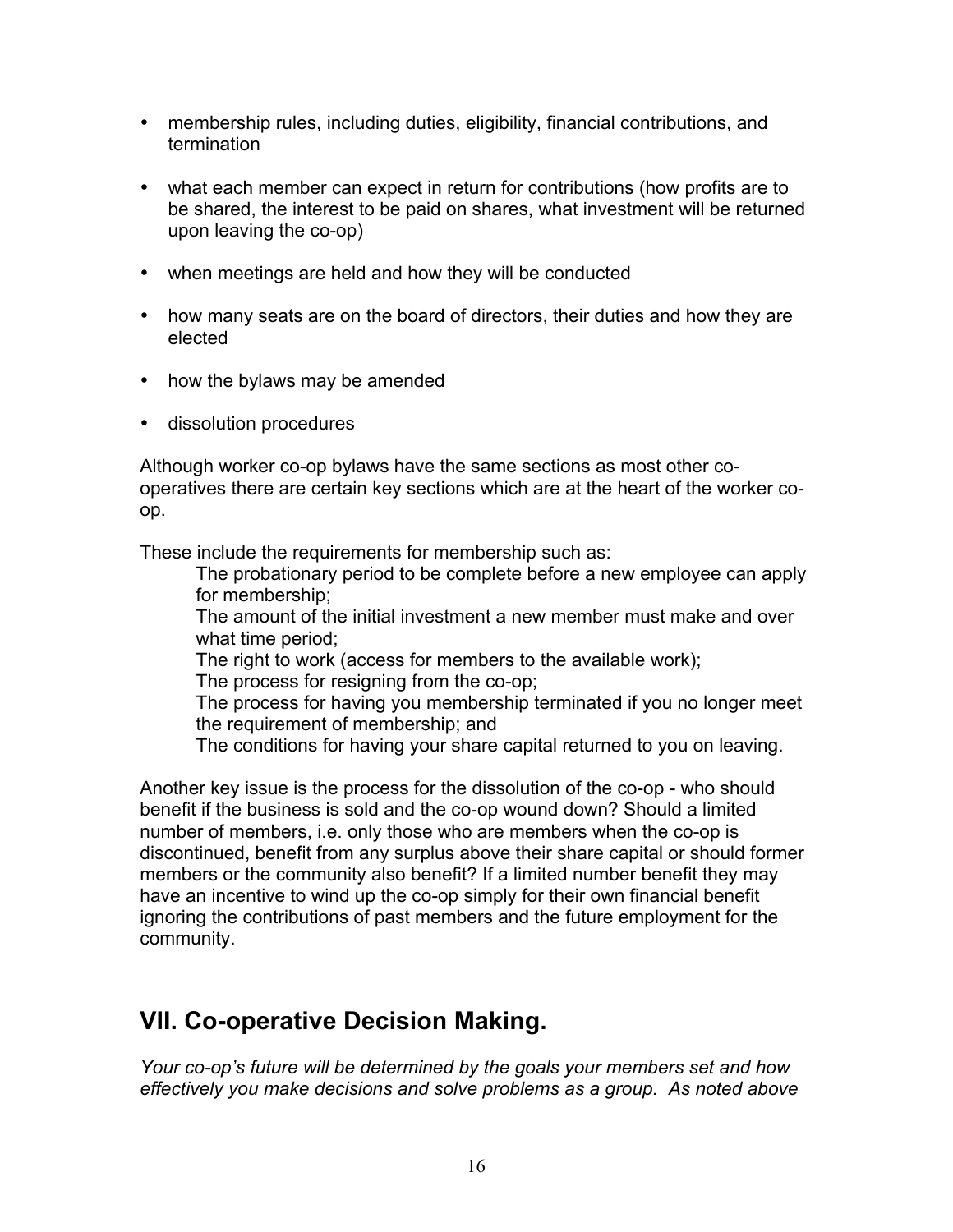*establishing common personal, business and social goals right from the start, and sticking to them, can help this process immensely. This not only keeps your decisions focused, but also helps to avoid misunderstandings that can lead to conflict. Then the decision making process is one of identifying the specific goal or problem to be addressed, gathering the best available information on the options and their outcomes and risks and making the choice with the best chance of providing an effective solution. Easily said, but challenging to do!*

*One of the benefits of working within a worker co-op is precisely this opportunity to participate in the key decisions that affect your workplace. A key challenge for a worker co-op is to determine how to create an effective process for this participation while ensuring timely and effective decisions are made that will lead to success in meeting the members' and the co-op's goals. Because members determine this process, each worker co-op is likely to have a different approach when deciding who has the responsibility and authority to make a specific type of decision and to whom they are accountable. Some co-ops work by consensus at both the board and management levels - while others allocate specific responsibilities and authority to individuals or groups within the co-op. The key challenge is to ensure that the approach chosen is effective, as well as supported and understood by the members.* 

*The section below does not prescribe how the co-op should be organized, rather it outlines some inherent structures and processes within the worker co-op.*

#### **The governance and operational process.**

The co-operative principle of "one member/one vote" is one of the main reasons many groups form worker co-ops. However, making decisions democratically, holding productive meetings, and working as a group, are skills members must acquire. They must also be knowledgeable about all aspects of the co-op's operation in order to generate ideas and contribute effectively to the decision making process. There is a lot to learn. This is the key reason that successful worker co-ops provide opportunities for all of their members to receive the training they need to understand the co-op processes and the co-op's business.

The foundation of authority within the co-op rests with the general meeting of the members. This is the ultimate decision making forum and body within the co-op. Within the worker co-op, specific decisions are in the hands of the general assembly. The Co-op Acts provide the foundation for this authority by law, however the co-op's bylaws may also provide that specific policy decisions, such as wage rates, may require approval by the members' meeting. Importantly the bylaws of the co-op, which regulate the life of the co-op, must be approved by the members and can only be changed by a meeting of the members.

One of the key legal responsibilities of the members is to elect the board of directors of the co-op. The bylaws will specify the number of directors, their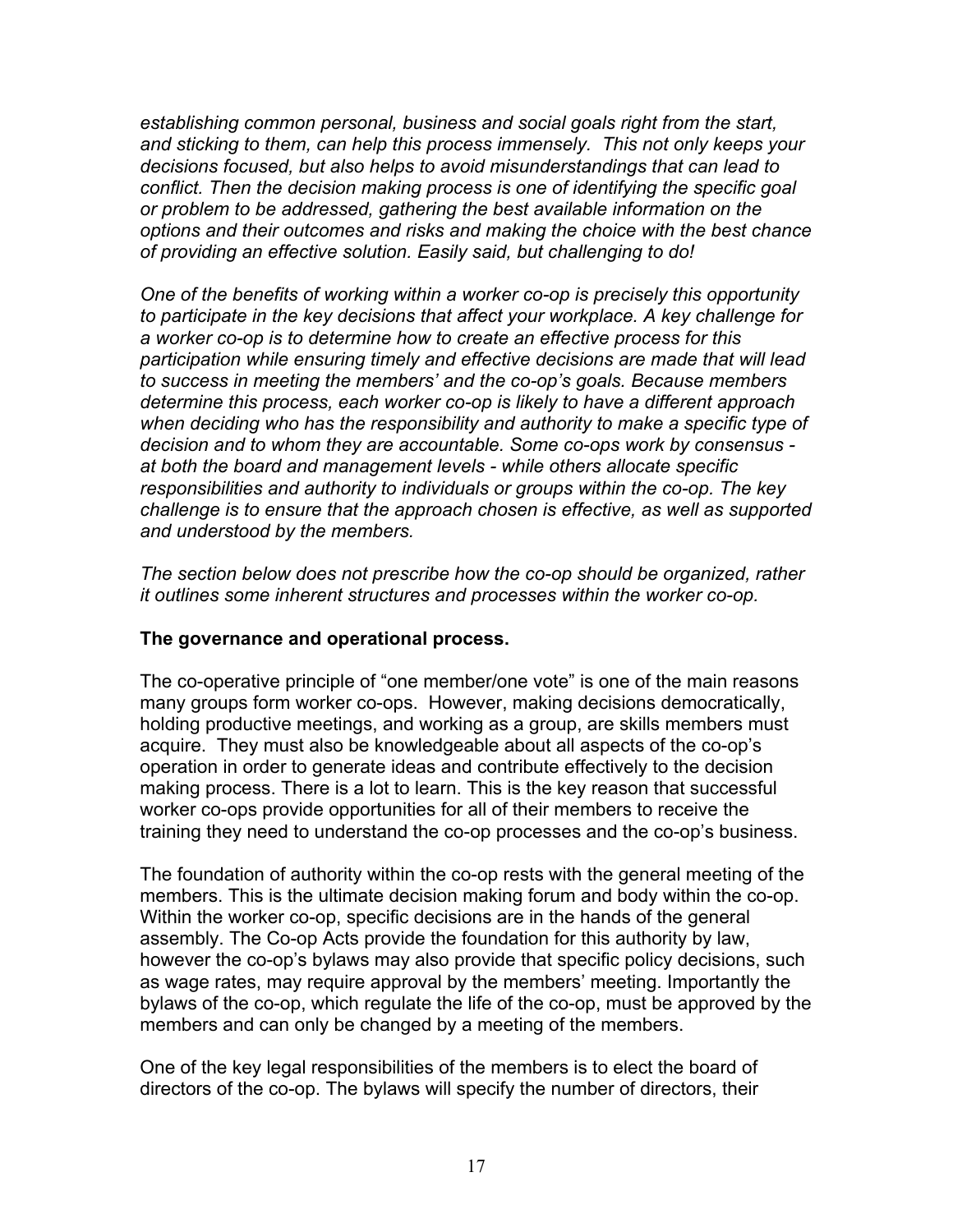qualification and length of terms. Directors, by law, are responsible for the affairs of the co-operative. Their duty is always to make decisions in the best interests of the co-op as a whole. The directors, once elected, in turn elect officers (president, vice-president, secretary, treasurer). These officers of the co-op will have specific duties outlined in the bylaws. In small co-ops, members often serve in more than one capacity and often all members are also directors.

Good collective decisions require well-researched information and good communications between the board of directors, manager and membership. Coops may operate democratically, but you can't stop in the middle of the workday to discuss every decision which must be made. The directors are responsible to ensure that an effective operational structure is in place that it is supported by the members. This may take many forms, depending upon the desires of the members and on the type of enterprise that the co-op operates.

Within most co-ops the following structures are usually in place and are the forum for the following types of decisions.

# **Annual General Meeting (AGM).**

- The board of directors reports to membership, reviewing the past business year and the year's financial statements.
- The board seeks approval of its recommendations for surplus allocation.
- The Business plan and budgets for the coming year are presented for discussion and approval.
- An auditor is appointed.
- Membership elects a new board.
- Other membership decisions specified in the bylaws are made.

# **Board of Directors meeting**

- The manager(s) reports to the board, which in turn provides direction to the manager(s). The key function here is for the board to hold those in charge of making decisions on behalf of the co-op accountable for the outcomes of those decisions. This would also include evaluating the organizational structure used to make these decisions.
- The board evaluates the co-op's financial position to determine whether or not the budgeted objectives are being met and what actions should be taken to improve the situation.
- The board makes or changes policies as required, or recommends a policy to the membership if only the membership has the authority in a particular area.
- Board members discuss long-term goals and strategy and ensure that a good planning process is in place to guide the co-op in the coming year(s).
- The board approves new members or terminates a person's membership.

# **Operational meetings.**

• Consultation and decision-making about daily activities takes place between members and management. These meetings, and who participates, will vary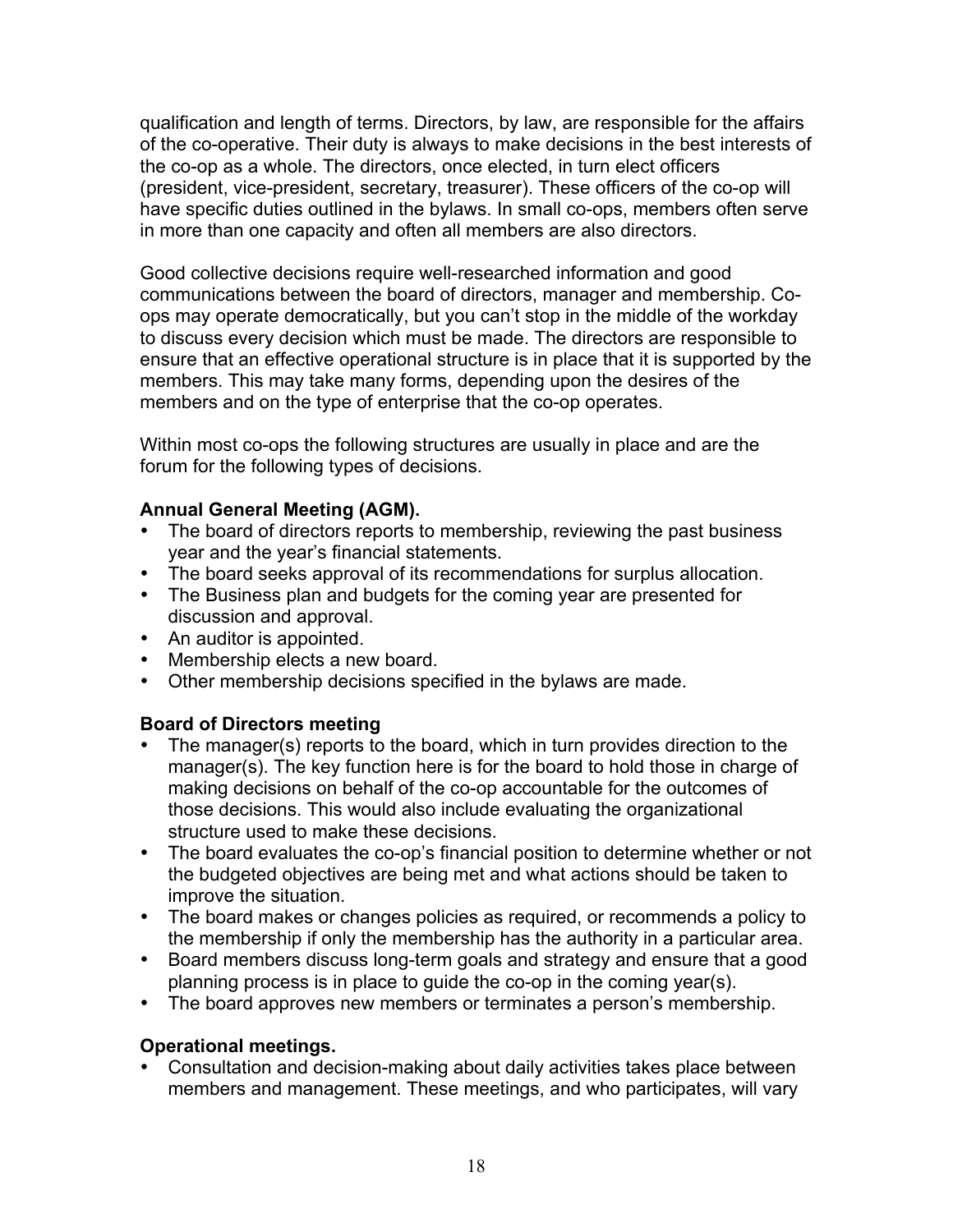from co-operative to co-operative depending upon the organizational structures that have been approved by the membership and/or the board of directors.

#### **Committees.**

Sometimes committees are appointed to research issues and make recommendations to help the board, membership or management make decisions. These committees may be standing committees such as a finance committee or may be ad hoc committees set up to simply address one specific issue.

# **VIII. Keeping your Co-op On Track.**

*To govern and manage your co-op effectively, and to ensure that members remain committed to the co-operative, clear polices and good records are crucial. The policies provide the members with a shared understanding of the requirements and rules that the members have agreed upon. These rules should ensure that all members are treated fairly and equitably while at the same making sure that the operating requirements for the business are effectively met. The records – minutes of meeting, financial statements, bookkeeping etc. - are required to ensure the co-op meets its legal requirements and, more importantly, that the members have shared information in regard to the decisions they have made and the results that are being achieved.* 

# **Policies.**

Policies are the basic decisions by the membership about how the co-op should be organized and managed on a day-to-day basis. The size of your co-operative and the complexity of its business operations will strongly influence the types and number of policies the co-op is likely to have. Policies are developed and approved in a variety of ways; however, three broad categories can be identified. The first category are polices that must be approved by the membership at large. These are generally limited in number and relate to key working conditions within the co-op. The second, and usually the largest number of policies, are developed and approved by the board of directors. The third category are policies relating to the details of the operations and often it is the management of the co-op who have the authority approve these policies.

Member education, remuneration, work organization, benefits, vacation and sick leave are some areas in which policies are useful. With established policies, your co-op will be ready to deal with most situations that arise and members will have clear expectations for themselves and their co-members. Policies can also provide guidelines as to how to deal with difficult situations, such as members who have not fulfilled their responsibilities.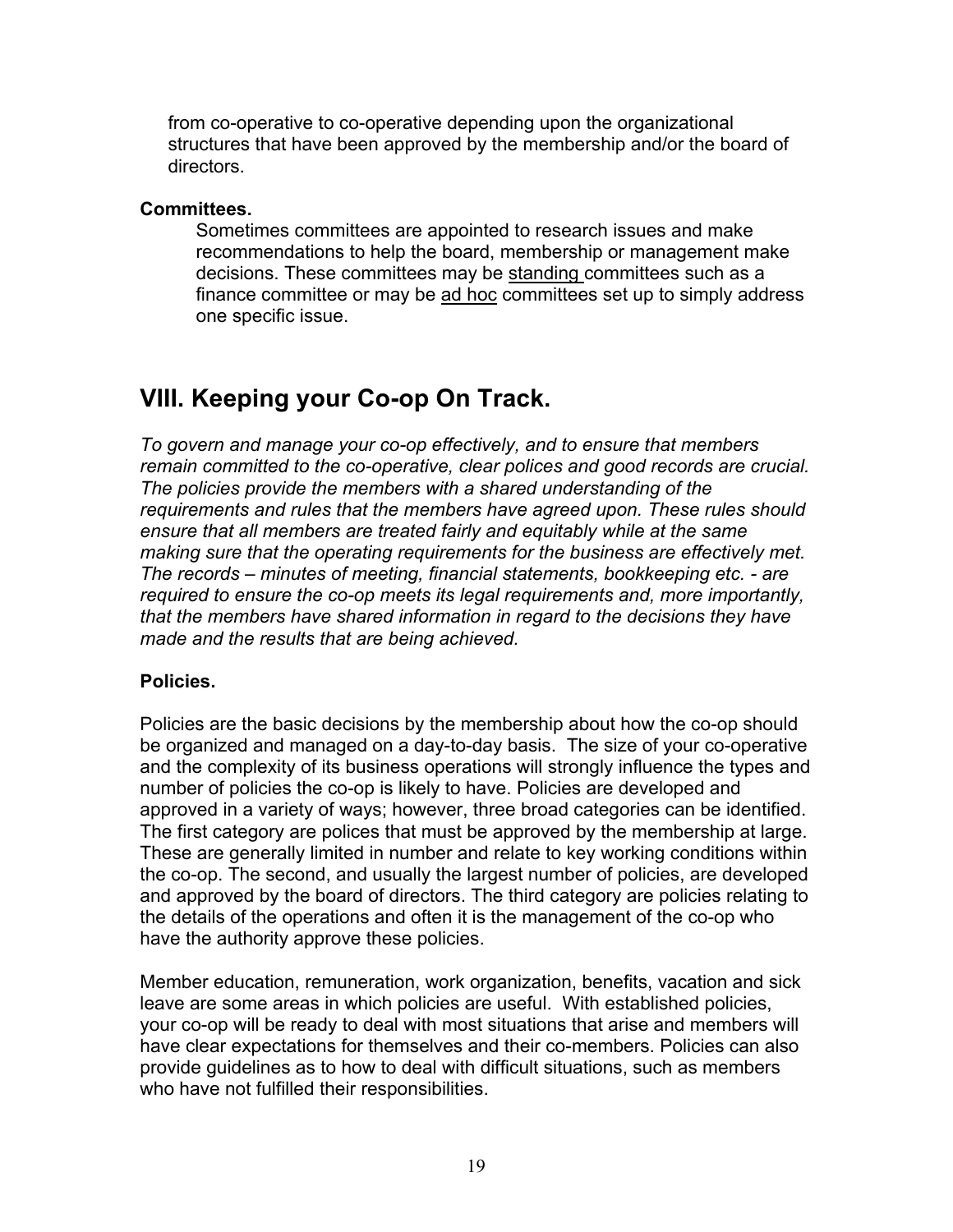It is important to note that the development of policies can take place in many ways. For example, the wage policy would likely be developed in conjunction with the budget and with input from the members, financial managers and some directors. The board may set up committees which include directors and members at large to examine an issue and make a policy recommendation. Management may ask the members working in specific areas of the business to develop operating policies for their specific area of responsibility or develop some policies themselves. Once a specific policy is developed, it is presented for approval to the body within the co-op that has the authority to approve the particular type of policy.

Lastly policies, like many other aspects of the co-op, develop over time as situations change and new issues arise. Sometimes policies which were effective when they were originally developed are no longer effective in a changed situation and need to be modified. At other times, an issue arises for the first time and it becomes apparent that it would be best to have a policy to ensure that any similar situation in the future will be treated in the same manner and without the need for long analysis or discussion.

### **Record-keeping.**

It is essential for any business to establish a record-keeping system. Many of these records are required by law. They should be filed in a way that is organized and accessible to all members of the co-op. That way, information is readily available to help your co-operative's development. Here are some of the records you should keep.

#### Co-op records.

You should have a minute book to record all membership meetings and directors meetings. The policy manual should record all policies and changes to policies, including the dates on which they were approved. Each member should have a copy of the policy manual and of the co-op's Articles of Incorporation and bylaws.

#### Financial records.

Besides routine bookkeeping, you should have separate files for member share and loan accounts, customer accounts, payroll records, Revenue Canada (monthly CPP, UIC remittances), bank statements, budgets, financial statements and tax returns.

#### Operational records.

These files help keep track of things such as production data, work schedules and inventory.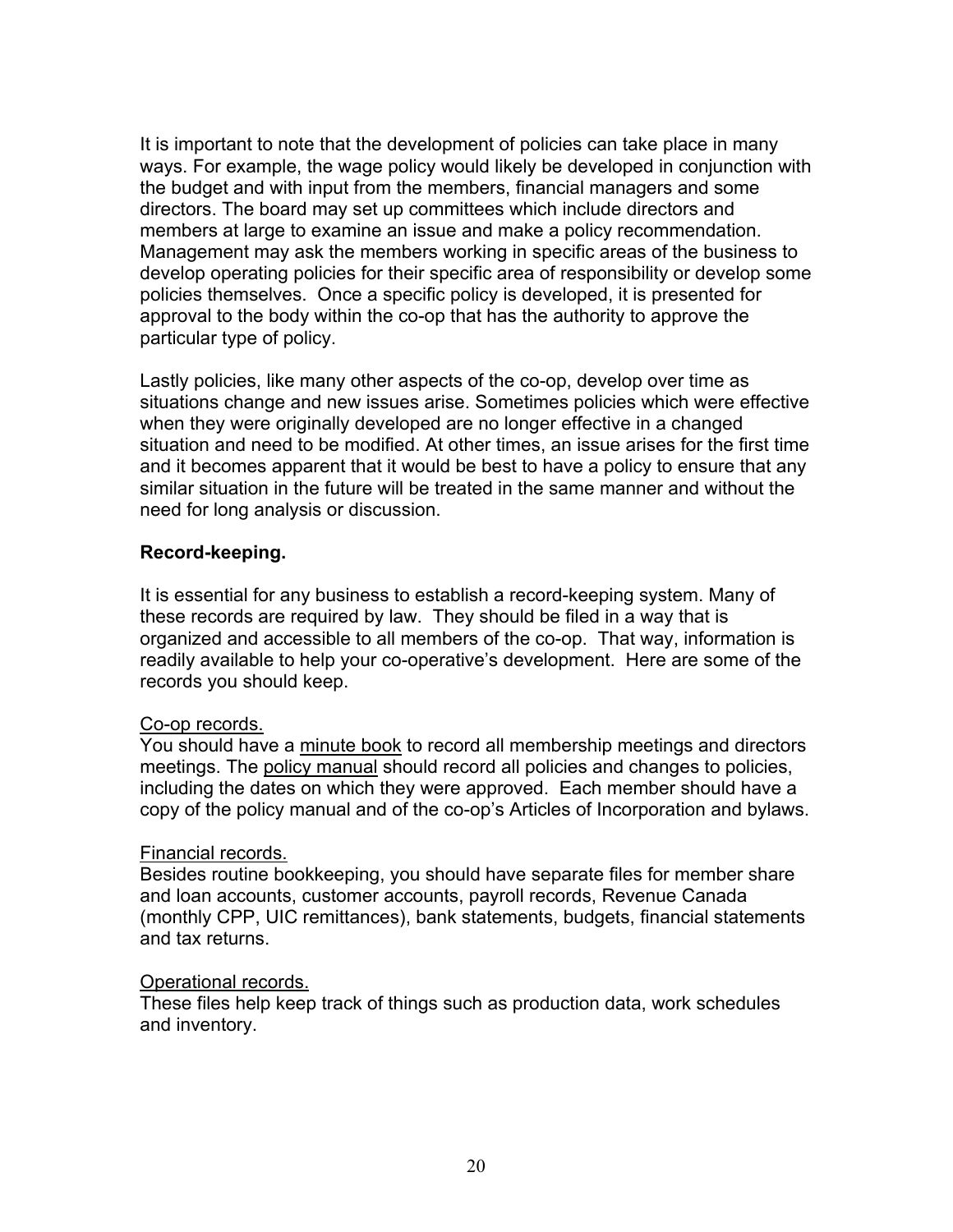General records.

These files consist of anything relevant to your co-op: correspondence, trade magazines, marketing information, contacts, government program information, news clippings, etc.

# **IX. Financial Records.**

*There are two vital reasons for keeping financial records. The first is to provide the information required for your financial statements, which show whether or not you are making a profit and help you make management decisions. Secondly, records of your co-op's financial transactions serve as the basis for your co-op's income tax return, which is required by Canada Revenue Agency.*

*Remember, it's easier to start with a good set of books and to keep them updated than to try to reconstruct them at the end of the year.*

# **Elements of a financial record keeping system.**

• A current account.

*All monetary exchanges should go through your bank or credit union account, so they are recorded on your monthly bank statements. Record all transactions in your cheque book and deposit book.*

Invoices.

*Keep invoices for all financial transactions, that is, all purchases and sales made by the co-op.*

- Payroll book.
- A Bookkeeping system.

*This provides you with the means of recording all your financial transactions. The complexity of the bookkeeping system will depend on the complexity of the business. For many small co-ops, a very simple set of accounts will be sufficient.* 

# **How to organize your accounts.**

Every financial transaction affects at least two or more accounts. For instance, payroll reduces cash and increases wage expenses, sales increase cash or receivables and reduce inventory. The five basic categories of accounts are:

# **1. Assets (what you own):**

- (a) current account
- (b) accounts receivable
- (c) inventory
- (d) prepaid insurance
- (e) equipment
- (f) buildings and land